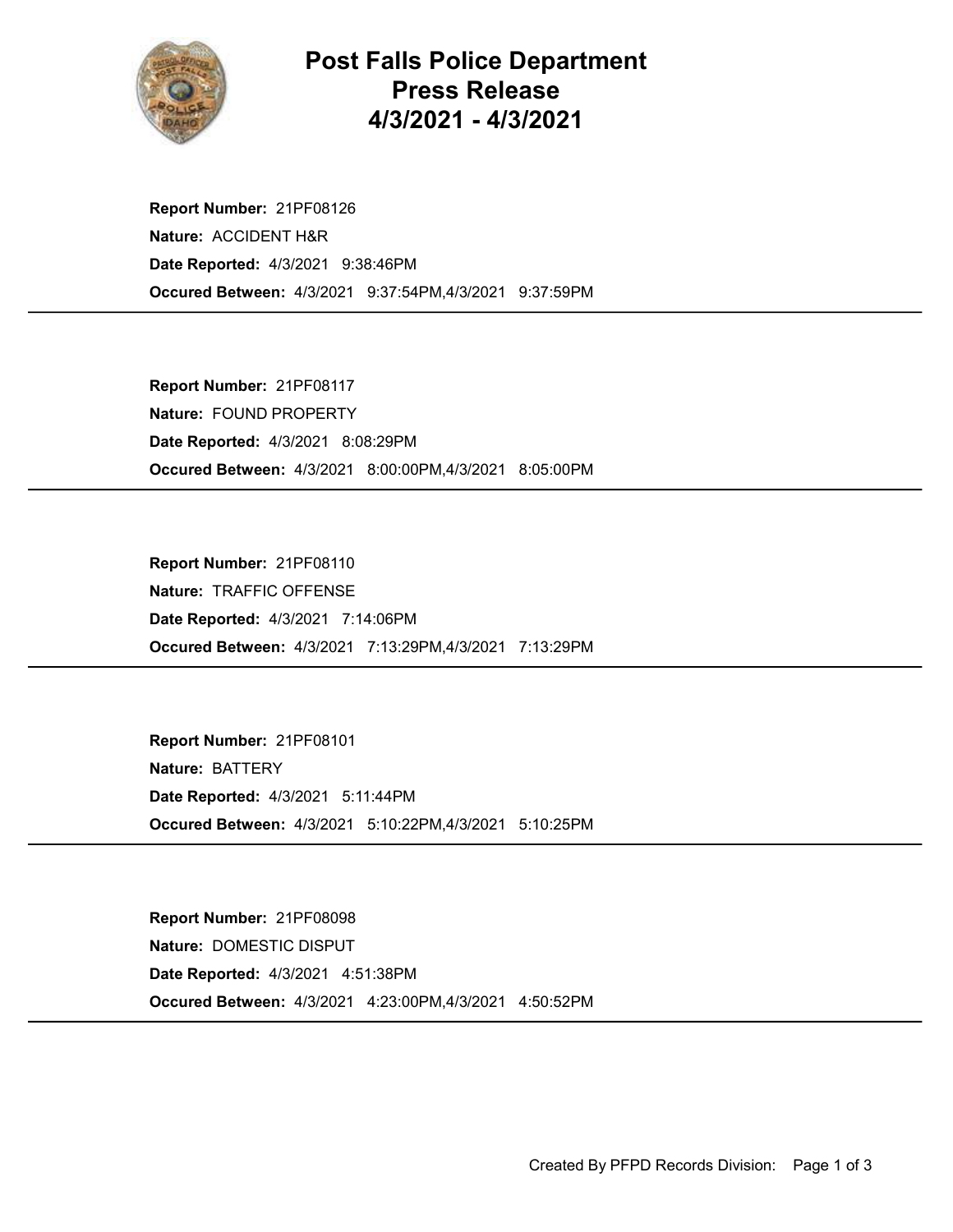Occured Between: 3/4/2021 7:00:00PM,3/27/2021 3:00:00PM Report Number: 21PF08088 Nature: RAPE Date Reported: 4/3/2021 4:07:50PM

Occured Between: 4/3/2021 3:50:00PM,4/3/2021 3:53:00PM Report Number: 21PF08087 Nature: DRUGS Date Reported: 4/3/2021 3:54:20PM

Occured Between: 4/3/2021 8:00:00AM,4/3/2021 2:23:06PM Report Number: 21PF08078 Nature: CUSTODIAL INTER Date Reported: 4/3/2021 2:25:08PM

Occured Between: 10/1/2020 12:00:00AM,4/3/2021 2:07:36PM Report Number: 21PF08075 Nature: BURGLARY AUTO Date Reported: 4/3/2021 2:08:58PM

Occured Between: 4/2/2021 8:00:00PM,4/3/2021 8:00:00AM Report Number: 21PF08049 Nature: MAL INJURY Date Reported: 4/3/2021 9:01:52AM

Occured Between: 4/3/2021 8:42:59AM,4/3/2021 8:43:02AM Report Number: 21PF08047 Nature: ACCIDENT PD Date Reported: 4/3/2021 8:44:18AM